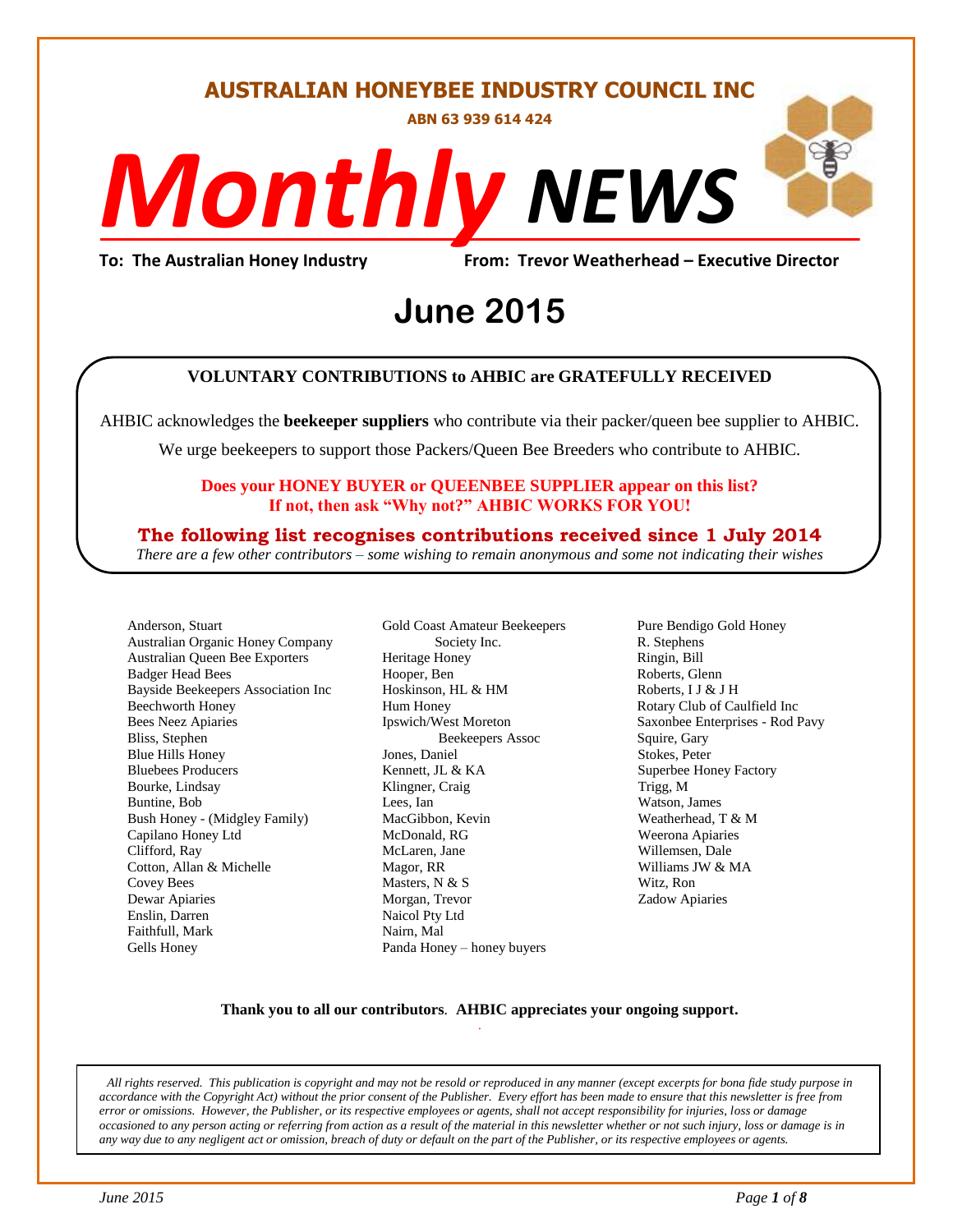#### **LATEST ON BEE BIOSECURITY PROGRAM AND CODE OF PRACTICE**

With the rounds of conferences almost finished, there has been good support for the adoption of the National Bee Biosecurity Program.

For the Code of Practice, Western Australia, Victoria and South Australia have adopted the Code. Tasmania has some provision they wish removed to allow for the local situation in Tasmania. Queensland want to still work towards a nationally agreed Code.

New South Wales will be discussing it at their conference on 2 & 3 July then it will come before the AHBIC AGM on 4 July.

Some States are well advanced in their planning for the employment of a Bee Biosecurity Officer.

#### **HONEY MONTH**

Honey month was celebrated in many ways across Australia during May. I have received some details of the activities in New South Wales and Queensland.

#### **NSW Bee Week Field Days & Honey Festival**

As part of National Honey Month we held a Bee Week Field day & Honey Festival in Orange 22-23rd May. The event attracted 1500 people (excluding kids under 5) at least 1000 of these members of the general public. Some travelling across from Sydney, down from QLD and all the way up from VIC to join in the event. We had a total of 30 stall holders promoting all aspects of the beekeeping industry, live bee demonstrations, and a fantastic line up of presenters which was very well received, along with cooking demonstrations by Kate Bracks.



Feedback from the public was very positive with one little girl claiming "The best thing I have ever been



to". It is heartwarming to see the amount of interest and concern of the general Public regarding the beekeeping industry, especially the kids who seem to take a very keen interest.

I would like to say a huge thank you to everyone who helped out. With too many thanks to mention, you know who you are, you all worked very hard and I sincerely thank you, we could not have had the same success without you.

Karla Hudson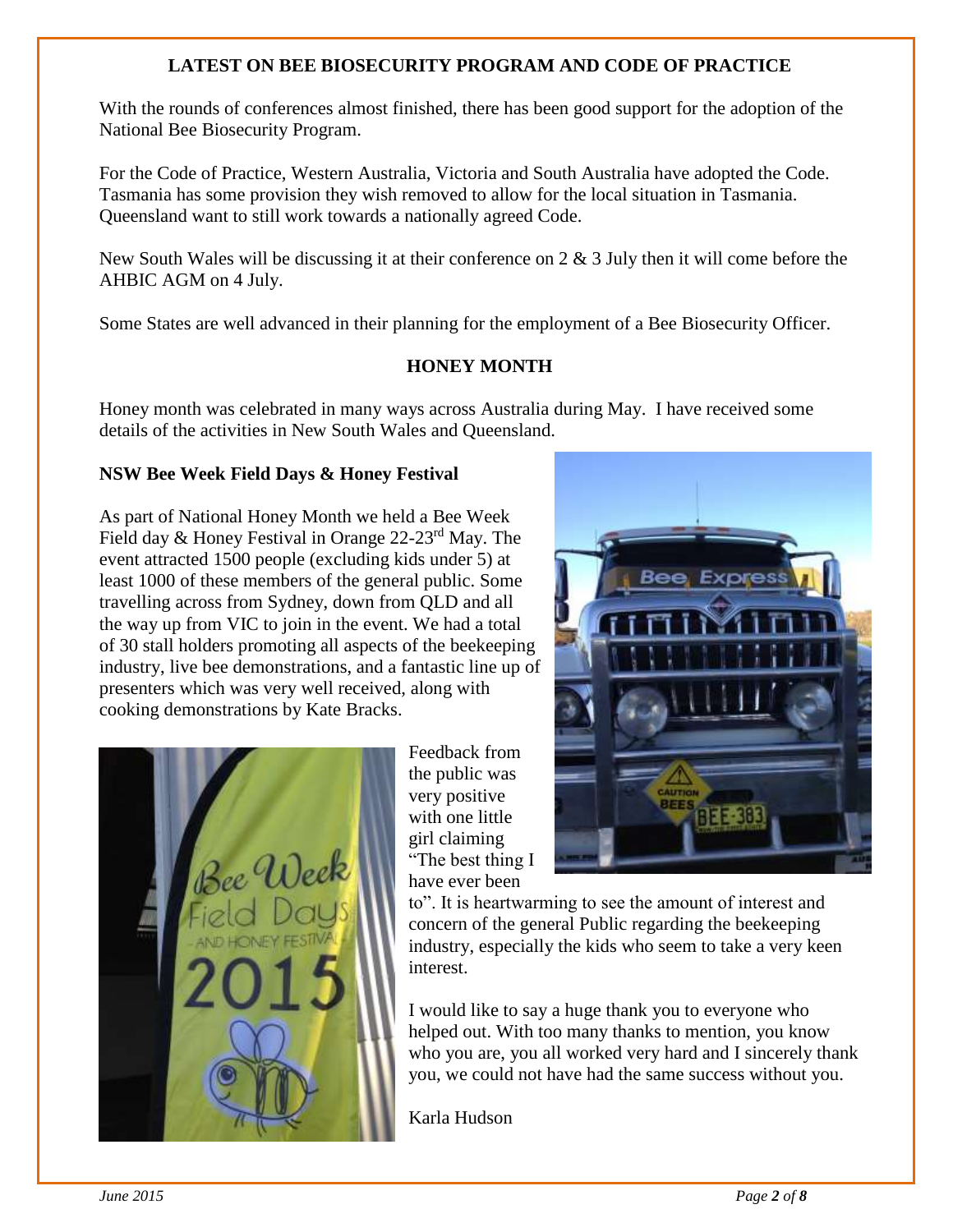

**Queensland beekeepers**—Congratulations and thank you for your commitment and successful participation in so many and varied Honey Month activities right across our State. Thank you to all the Libraries, Councils and communities that enthusiastically included beekeeping into their May programmes.

Many **Qld Libraries**, from the south to the far north, included beekeepers in their displays, information events and children's activities with many more promoting Honey Month with displays of their beekeeping/honey books (most of which were in constant demand to borrow).

Other Honey Month events included participation in a number of Garden and Agricultural **Shows**, **media reports** (TV, radio, newspaper and magazines), **film night**, "**Eat Local Week"** events, **hive and bee sessions** for those new to beekeeping or simply just interested, **honey tasting**, morning teas with **honey baked foods** and the distribution of **honey recipes**.

Some of our beekeepers participated in **specific target group** events promoting the value and importance of the honey bee. These included an "Eat Local Week" Launch at the Qld Gallery of Modern Art where many chefs, restauranteurs and media personnel attended and the Burdekin "Value adding in Agriculture" event where many industries reliant on honeybee pollination attended.

**2015 Honey Month in Queensland successfully created enthusiasm and new and renewed interest in beekeeping, honey and the importance of honey bees.** *Marion Weatherhead*

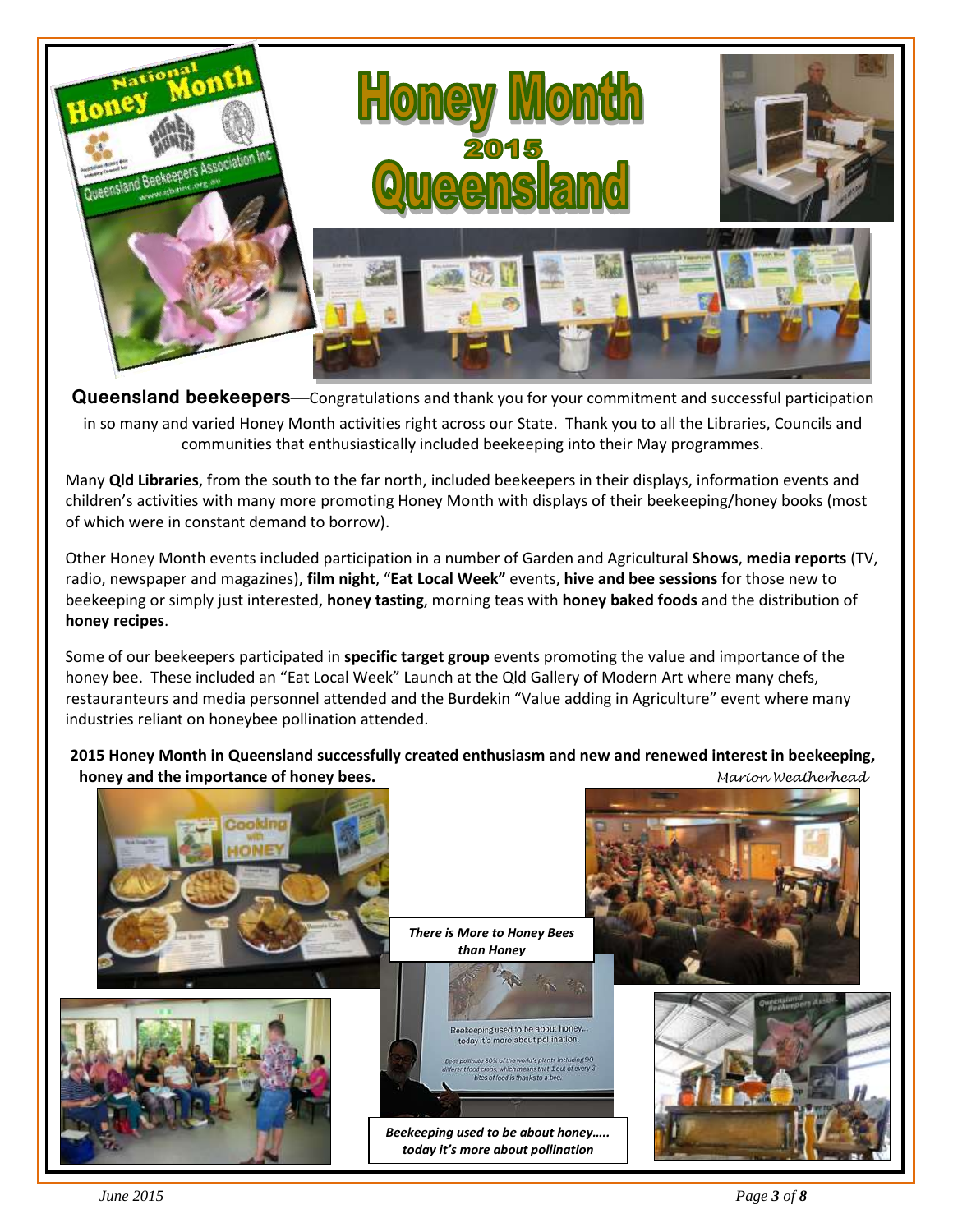#### **HONEY LEVY**

As previously advised, the honey levy increases from 1 July, 2015 from 2.3 cents per kilogram to 4.6 cents per kilogram. The increase is for the Contingency Fund segment which will be used to fund the Bee Biosecurity Officers in each State plus industry's commitment to the National Bee Pest Surveillance Program.

The other change that comes into effect on 1 July is that the threshold for paying the levy increases from 600 kilograms to 1500 kilograms. This was done in an effort to reduce the collection costs charged by the Department of Agriculture to collect the levy. It was costing more to collect the levy at these lower levels than the levy raised.

Under the old legislation if you paid under \$2,000 in levies in a year you could apply to the Department to provide an annual return and not a quarterly return. AHBIC had asked that this be lifted to \$4,000 to reflect the intent of the old legislation. This was inadvertently overlooked. However the Department is preparing the necessary regulations to have this happen. In the meantime, it has been decreed that if you submitted an annual return previously this will be the same for now even though you may go over the \$2,000.

I would encourage all levy payers to examine what their level of payment is. If it will be below the \$4,000 and you are still submitting quarterly returns, once the regulations come out please apply to the Department to submit an annual return instead of the quarterly returns. This will help reduce the collection costs and make more money available for the purposes for which it is collected.

#### **B-QUAL BOARD VACANCY**

As previously advised there will be vacancy on the B-Qual Board due to the resignation of Bill Winner from 1 July, 2015.

I have received some expressions of interest in this Board position which are appreciated. As the Board will be considering these shortly if you are interested and have not indicated as such please do straight away.

#### **AUCTION OF BEE SITES IN NSW**

AHBIC has received a reply back from Forestry Corporation of New South Wales to a letter that was sent to the New South Wales Premier, Mike Baird.

The contents of the letter still give cause for concern. I notice it now talks of the auction as a "trial only, not a change of policy". I would view this with a degree of skepticism.

It also says that the "Forestry Corporation administers sites on NSW State Forests and is not responsible for apiary interstate or on other Crown Lands in NSW." You would have to be naïve to think that this will not have possible flow on effects.

We will watch with interest the developments and the results of meetings between NSWAA and Forestry Corporation on this matter.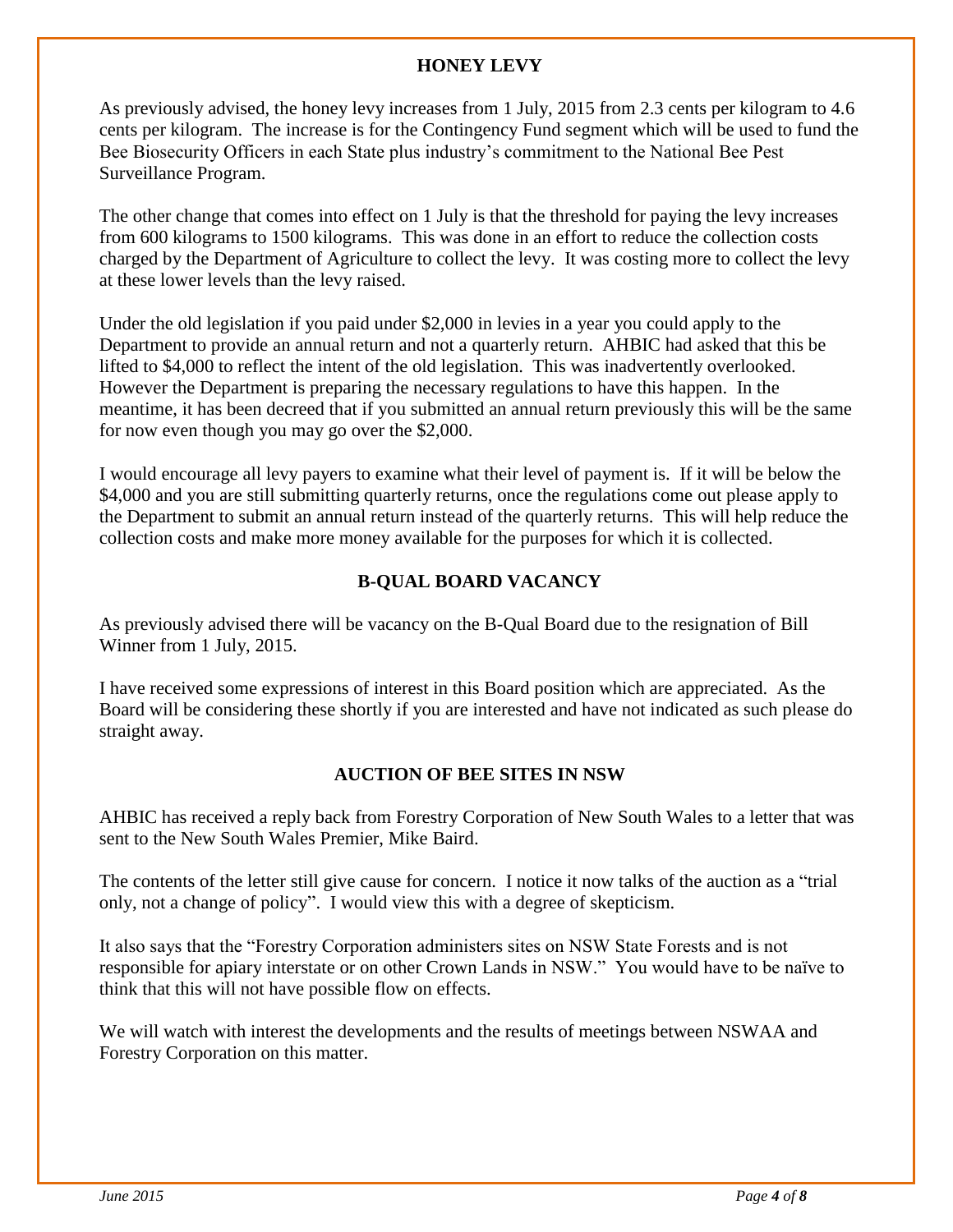#### **NEW CHEMICAL REGISTRATIONS**

**Application no.:** 62526<br> **Product name:** Antero **Active constituent/s:** <br>**Applicant name:** <br>**Applicant name:** <br>**Applicant name:** <br>**Cheminova Australia Applicant ACN:**<br>Summary of use

**Date of registration/approval:** 14 May 12 May 2016 12 May 2016 12 May 2016 12 May 2016 12 May 2016 12 May 2016 12 May 2016 12 May 2017 12 May 2017 12 May 2017 12 May 2017 12 May 2017 12 May 2017 12 May 2018 12 May 2018 12 **Product registration no.:** 70107 Label approval no.:

**Application no.:** 101373 **Applicant ACN:**<br>Summary of use

**Date of registration/approval:** 9 June 2015 19 June 201673 **Product registration no.:**  $\begin{array}{ccc}\n & 80673 \\
 \text{Label aoproval no.} \\
 \end{array}$ Label approval no.:

**Application no.:** 201286<br> **Product name:** 2012 **Contract Server Application 101286 Active constituent/s:** <br> **Applicant name:** <br> **Applicant name:** <br> **Applicant name:** <br> **Applicant name:** <br> **Applicant name:** <br> **Applicant name:** <br> **Applicant name:** <br> **Applicant name:** <br> **Applicant name:** <br> **Applicant name: Applicant ACN:**<br>Summary of use

**Date of registration/approval:** 10 June 2016<br> **Product registration no.:** 20617 **Product registration no.:** 80617 **Label approval no.:** 

**Application no:** 102352 **Applicant ACN:**<br>Summary of variation:

**Date of variation:** 22 April 2015 **Product registration no.:** 70165 Label approval no.:

**Application no:** 102426 **Active constituent/s:**  $\begin{array}{ccc}\n\bullet & \bullet & \bullet & \bullet & \bullet \\
\bullet & \bullet & \bullet & \bullet & \bullet & \bullet \\
\bullet & \bullet & \bullet & \bullet & \bullet & \bullet \\
\bullet & \bullet & \bullet & \bullet & \bullet & \bullet \\
\bullet & \bullet & \bullet & \bullet & \bullet & \bullet & \bullet\n\end{array}$ **Applicant ACN: 143 724 136**<br>**Summary of variation: 143 724 136** 

**Date of variation:** 29 Apr<br> **Product registration no:** 68402 **Product registration no.:** 68402 Label approval no.:

**Product name:** Antero Miticide/Insecticide Cheminova Australia Pty Limited<br>110 199 169 For control of two-spotted mite and cotton aphid and suppression of silverleaf white fly in cotton<br>14 May 2015

**Product name: Product name: Product name: Product name: Product name: Product name: Product name: Product name: Product name: Product name: Product name: Product name: Product name: Product name: Active constituent/s:** <br>**Applicant name:** <br>**Applicant name:** <br>**Adama Australia Pty Limited Applicant name:** <br>**Adama Australia Pty Limited** Adama Australia Pty Limited<br>050.328.973 For the control of redlegged earth mite, blue oat mite and lucerne flea on various crops and bluegreen aphid and cowpea aphid on pasture legumes, lucerne, faba beans and vetch<br>9 June 2015

**Product name:**<br> **Active constituent/s:**<br> **Active constituent/s:**<br> **GOO** a/L imidacloprid Chemtura Australia Pty Ltd<br>005 225 507 For the control of various insect pests in a range of crops, protection against insect pests of stored cereal grains and the prevention of spread of barley yellow dwarf virus in cereal crops<br>10 June 2015

**Product name: Product name: Apparent Decimator 400 Insecticide**<br> **Active constituent/s: Active constituent/s: ADD ADD ADD ADD ADD ADD ADD ADD ADD ADD ADD ADD ADD ADD ADD ADD ADD A Active constituent/s:** <br> **Applicant name:** <br> **Applicant name:** <br> **Applicant name:** <br> **Applicant name:** <br> **Applicant name:** <br> **Applicant name:** <br> **Applicant name:** <br> **Applicant name:** <br> **Applicant name:** <br> **Applicant name:** Apparent Pty. Ltd<br>143 724 136 To change the distinguishing name and the name that appears on the label from 'APPARENT DIMETHOATE 400 INSECTICIDE' to 'APPARENT DECIMATOR 400 INSECTICIDE'<br>22 April 2015

**Product name:** <br> **Apparent Expunge 600 SC Insecticide**<br> **Active constituent/s:** <br> **Active constituent/s:** <br> **Active constituent/s:** <br> **Active constituent/s: Apparent Ptv. Ltd** To change the distinguishing product name and the name that appears on the label from 'APPARENT IMIDACLOPRID 600 SC INSECTICIDE' to 'APPARENT EXPUNGE 600 SC INSECTICIDE'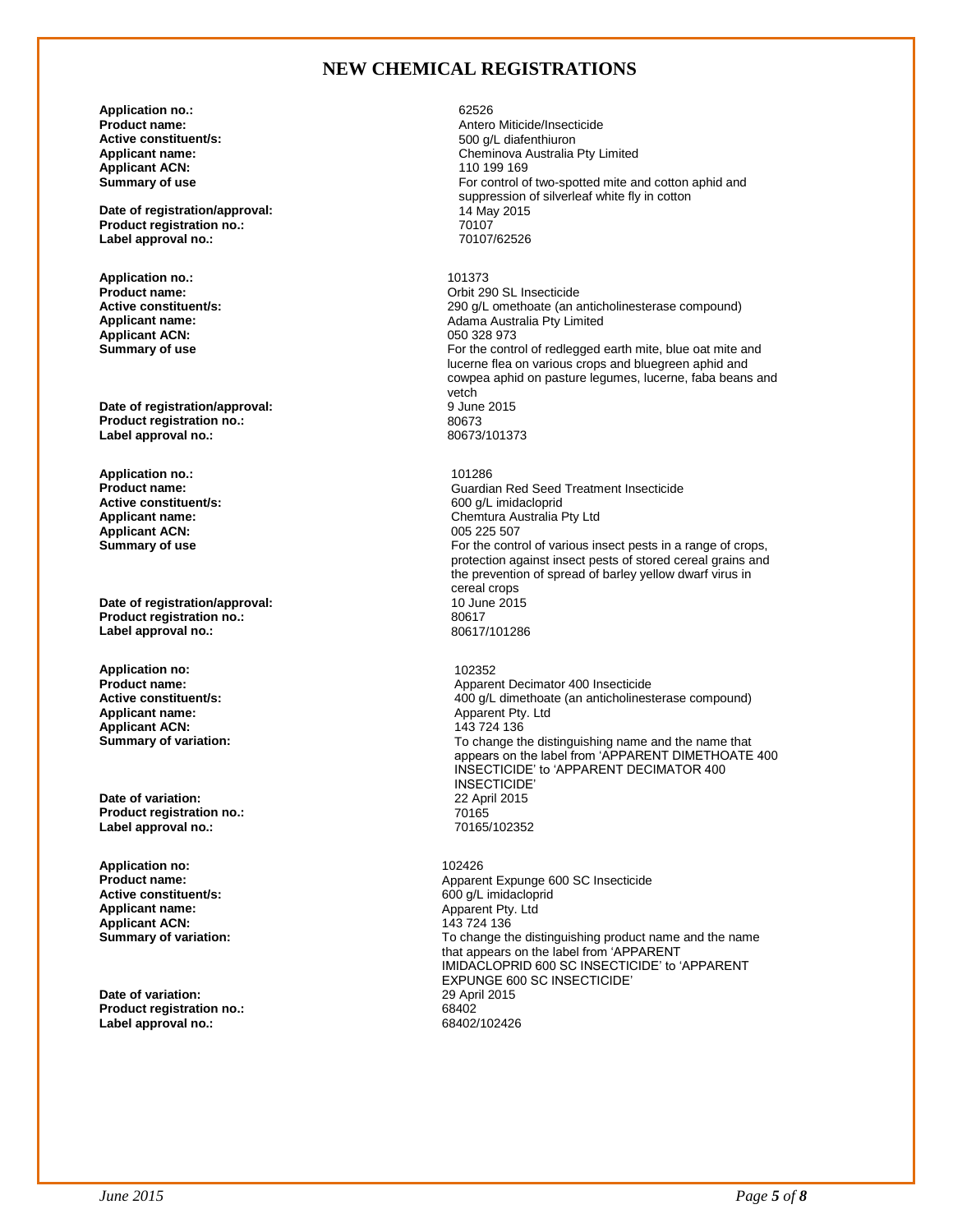**Application no:**  $102431$ <br>**Product name:** Apparent **Applicant ACN:**<br>Summary of variation:

**Date of variation:** 29 April 2015<br> **Product registration no.:** 20131 **Product registration no.:** 70131 **Label approval no.:** 

**Application no: 102517**<br>**Product name: 102517 Applicant name:**  $\begin{array}{c} \text{Application:} \\ \text{Application:} \end{array}$ **Applicant ACN:**<br>**Summary of variation:** 

**Date of variation:** 6 May 2015 12:00 May 2015 12:00 May 2015 12:00 May 2015 12:00 May 2015 12:00 May 2015 12:00 May 2015 12:00 May 2015 12:00 May 2015 12:00 May 2015 12:00 May 2015 12:00 May 2015 12:00 May 2015 12:00 May **Product registration no.:** 66390 **Label approval no.:** 

**Application no:** 102584 **Applicant ACN:**<br>Summary of variation:

**Date of variation:** 13 May 2016 13 May 2016 12:34 **Product registration no.: Label approval no.:** 33110/102584

**Application no:** 58250 **Active constituent/s:**<br>**Applicant name: Applicant ACN:** 005 225 507<br> **Summary of variation:** To extend the

**Date of variation:** 28 May 2015<br> **Product registration no.:** 55264 **Product registration no.:** 55264 Label approval no.:

**Product name: Product name: Apparent Matey 290 Insecticide**<br> **Active constituent/s: Active constituent/s: Active constituent/s: Active constituent/s: Active constituent/s: Active constituent/s: Active cons Active constituent/s:** <br> **Applicant name:** <br> **Applicant name:** <br> **Applicant name:** <br> **Applicant name:** <br> **Applicant name:** <br> **Applicant name:** <br> **Applicant name:** <br> **Applicant name:** <br> **Applicant name:** <br> **Applicant name:** Apparent Pty. Ltd<br>143 724 136 To change the distinguishing product name and the name that appears on the label from 'APPARENT OMETHOATE 290 INSECTICIDE' to 'APPARENT MATEY 290 INSECTICIDE'<br>29 April 2015 **Product name: Product name: Apparent Annihilate 100 Duo Insecticide**<br> **Active constituent/s: Active constituent/s: Active constituent/s: Active constituent/s: Active constituent/s: Active constituent/s: Ac** 100 g/L alpha-cypermethrin<br>Apparent Pty. Ltd To change the distinguishing product name and the name that appears on the label from 'APPARENT ALPHA-CYPERMETHRIN 100 DUO INSECTICIDE' to 'APPARENT ANNIHILATE 100 DUO INSECTICIDE' **Product name:** Lepidex 500 Insecticide **Active constituent/s:** <br>**Applicant name: Applicant name: Applicant name: Applicant name: Crop Care Australasia Ptv Ltd** Crop Care Australasia Pty Ltd<br>061 362 347 To change the distinguishing product name and the name that appears on the label from 'NUFARM LEPIDEX 500 INSECTICIDE' to 'LEPIDEX 500 INSECTICIDE' Acramite Miticide<br>480 q/L bifenazate

**Applicant name:** Chemtura Australia Pty Ltd To extend the use to certain fruiting vegetable crops, papaya and strawberries

**AGM**

AHBIC will be holding its AGM on Saturday 4 July 2015 at the Penrith Panthers Leagues Club at 123 Mulgoa Road, Penrith. This will follow the NSWAA conference on 2 -3 July. More details above. Annual conferences for 2015 as I have them are:-

| Queensland Beekeepers Association                   |                        |
|-----------------------------------------------------|------------------------|
| New South Wales Apiarists Association               | $2 & 3$ July - Penrith |
| <b>Tasmanian Beekeepers Association</b>             |                        |
| WA Farmers Federation - Beekeeping Section          |                        |
| South Australian Apiarists Association              |                        |
| Victorian Apiarists Association                     |                        |
| Honey Packers and Marketers Association             | <b>TBA</b>             |
| <b>National Council of Pollination Associations</b> | 2 July - Penrith       |
| Australian Queen Bee Breeders Association           | <b>TBA</b>             |
| Australian Honey Bee Industry Council               | 4 July - Penrith       |
|                                                     |                        |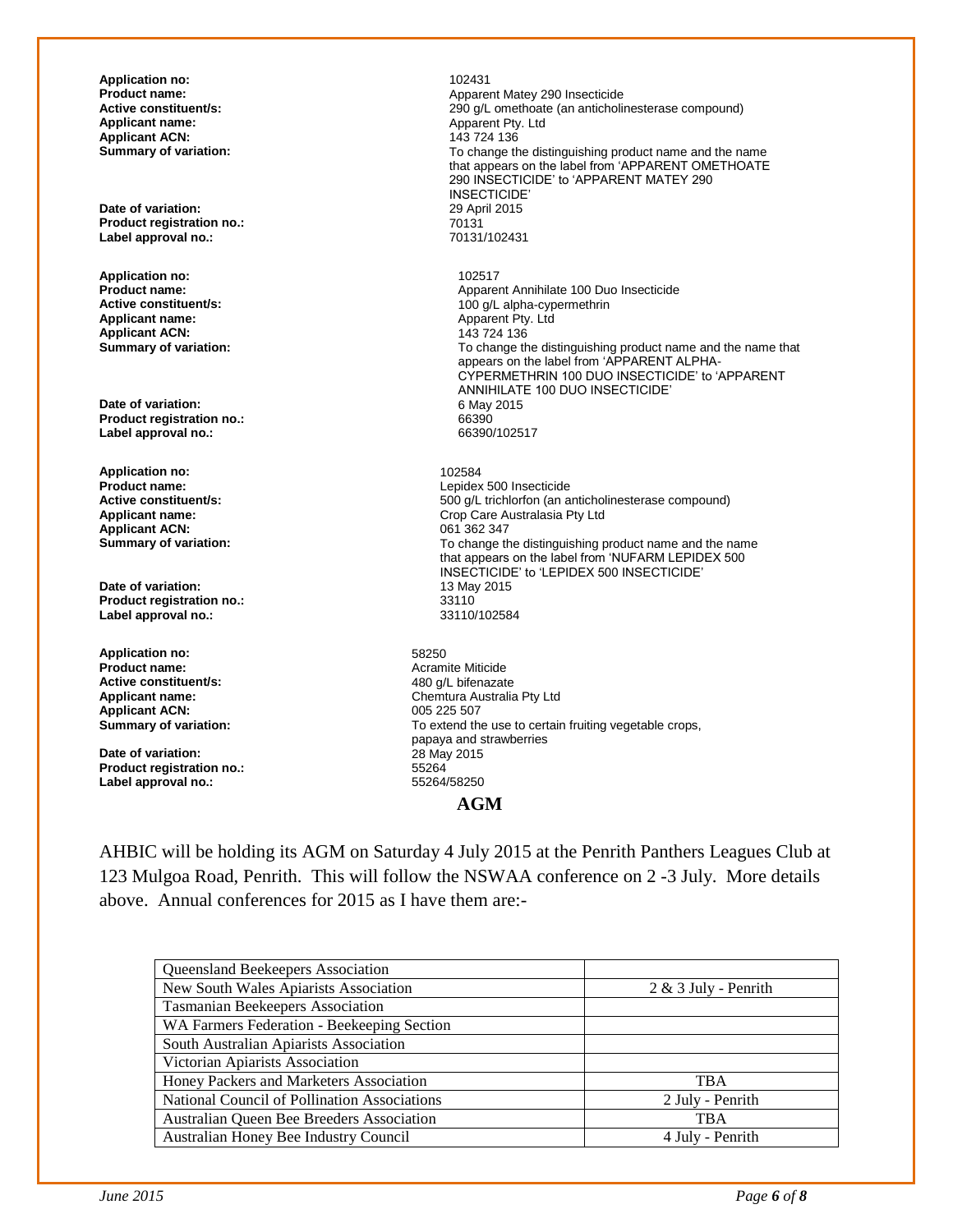#### **CATEGORISATION**

Following the AGM, AHBIC will be formally submitting the application for categorisation of *Varroa destructor*, *V. jacobsoni*, *Tropilaelaps clareae* and *T. mercedesae*. There will then be a meeting of the affected parties called.

#### **ALMONDS AND CANOLA**

Almond grower, Select Harvest, are looking to plant canola in their almond orchards so that bees will have a good protein source whilst pollinating almonds. See [http://www.abc.net.au/news/2015-06-](http://www.abc.net.au/news/2015-06-15/almond-orchard-trialling-canola-for-bee-food/6546364) [15/almond-orchard-trialling-canola-for-bee-food/6546364](http://www.abc.net.au/news/2015-06-15/almond-orchard-trialling-canola-for-bee-food/6546364)

#### **POLLINATORS IN PERIL**

The link is to a very interesting talk given by Marla Spivak who many in Australia will have met when she came to Australia several times in the past to talk at beekeeping conferences.

<https://www.youtube.com/watch?t=12&v=bKjzKxHwUfg>

#### **RIRDC RESEARCH PAPERS**

Over the years some of the research work carried out under the Honey Bee Research Development Committee and Honey Bee Research and Development Council have been deleted form the RIRDC website. I have received advice from RIRDC that they now have some of that data back up. It said:-

We have now digitised and uploaded the following reports onto the RIRDC website and will feature the links in the next Honey Bee and Pollination R&D News.

Honeybee Research Report 1995-1997 <https://rirdc.infoservices.com.au/items/97-58>

Honeybee Research and Development Council Research Report 1980-1995 <https://rirdc.infoservices.com.au/items/96-999>

This will now allow anyone wishing to check up on previous research to be able to access this data.

#### **AQBBG BREEDING PROGRAM**

The latest report on the hygienic testing of the Australian Queen bee Breeding Group program is on the AHBIC website. See<http://honeybee.org.au/queen-bee-breeding-program-june-2015-update/>

Remember there needs to be support for the program by beekeepers ordering queens. It would be a pity for this stock to be lost through non-support.

#### **APIMONDIA**

Not long to Apimondia now. It is not too late to register.

The Organising Committee have advised that they have extended the date for abstracts submissions to 15 July, 2015.